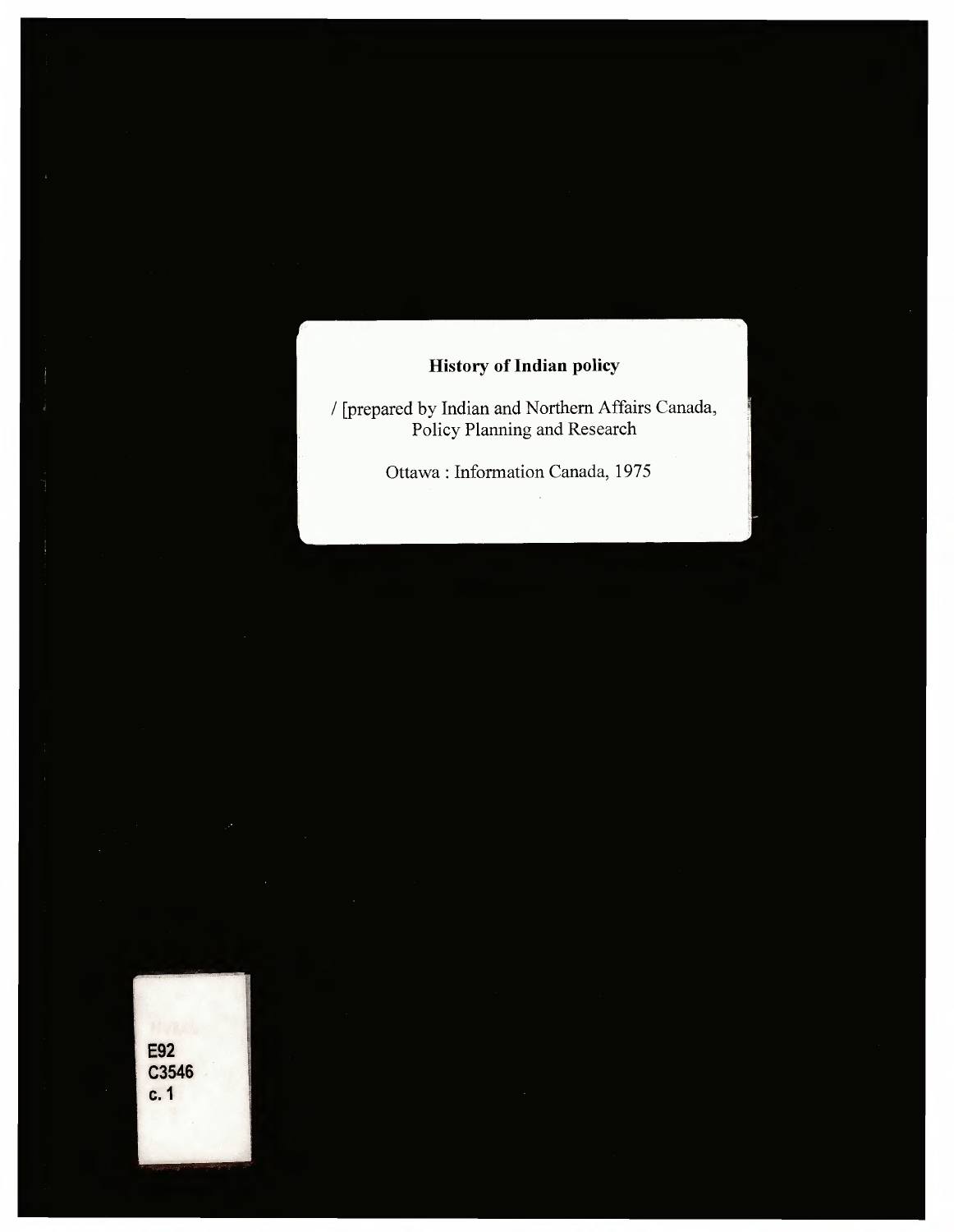Indian and Eskimo Affairs Policy Planning and Research

# **Background Paper 2**

*c.* I

# **History** of Indian Policy

## **Responsibility for a people**

Indian and Affaires indiennes Northern Affairs <sup>et d' Nord</sup>

an and<br>thern Affairs et du Nord

E92 C3546

 $c.1$ 

In spite of differences in specific aspects of Indian policy, all the European powers who colonized the Americas shared one basic assumption: the aboriginal inhabitants of the land were subjects of the heads of the colonizing states. This assumption has remained to this day the basis of Indian policy in North America. Whatever the peculiar regional or chronological conditions, or the attitudes of the natives themselves, Indian people were not, and still are not, considered to be sovereign peoples.

### **Trade, war, or settlement: Indian allegiance - the key**

For the first two centuries of the European presence in Canada the bases of Indian-white relations (and hence of the white governments' Indian policies) were two: economic and military. The Indians were suppliers of the resources of the country and consumers of European goods. They were also either potential allies and protectors or enemies. The relationship, it should be remarked, was reciprocal; for the Indian usually sought the alliance of the newcomer in his struggles with other Indians — Champlain's tragic first contact with the Iroquois is an early example — and eagerly exchanged the fruits of the country for those of European technology. Fundamental to aboriginal culture was an exchange of presents (usually at repeated intervals) to symbolize the making or maintaining of pacts of friendship. In this can be seen the origin of the system of "presents", annuities, or treaty payments which came to characterize the Indian policy of the several colonial governments and their successors.

During the 17th and most of the 18th century the Indian policy of both the French and British colonial governments was confined principally to attempts to regulate commerce with the Indians, to ensure that the Indians would not attack the European settlements, and to enlist their aid in the American phases of what were essentially European wars. As long as the white population remained small and hence dependent on the natives, relations between Indian and white seemed to be between sovereign powers, although all colonial and European governments held to the principle that the natives were, in fact, subject peoples, a principle that governed their colonial policies in many other parts of

the world. As the numbers of colonists increased, this assertion of European sovereignty over the Indians became overt, and gradually the technological superiority of the Europeans, both as a coercive force and as the source of increasing Indian material dependency, enabled them to make good this claim.

### **British Settlement - and <sup>a</sup> military Indian Department**

In the British colonies, where settlement took priority over trade with the Indians, the military aspects of Indian policy predominated over the commercial and, since in 1763 the British conquest of Canada removed France from North America, it was this policy which formed the basis of subsequent dealings with the natives for the next seventy years. The Indian Department, which had first appeared in New York in the 1660's, was concerned primarily with the making of treaties and the distribution of "presents" designed to safeguard settlements and to ensure Indian alliances against the colonies' enemies (both Indian and white). It was to be expected, therefore, that the formulation and administration of British Indian policy would be in the hands of military, or quasi-military authorities. Indian presents, for example, were issued through the army commissariat.

## **A matter of justice and a military necessity**

A second aspect of British Indian policy stemmed from the fact that in most (but not all) cases the authorities recognized not native sovereignty but the existence of native rights in their lands. Both as <sup>a</sup> matter of justice and as a military necessity, it became British policy not to occupy land until native rights in it (and hence the possibility of armed native resistance) had been removed. In practice, recognition of native rights followed the same procedure as military or commercial alliance — through a treaty solemnized by the giving of presents.

The obverse of the coin was the guaranteeing to the native his hunting grounds, if necessary with military as well as statutory protection. This policy found expression in the Proclamation of 1763 and the Treaty of Fort Stanwix in 1768, which set limits to European settlement and reserved the land outside these limits for exclusive Indian use. The policy was administered by the military, and the practice of giving presents to maintain the alliances continued.

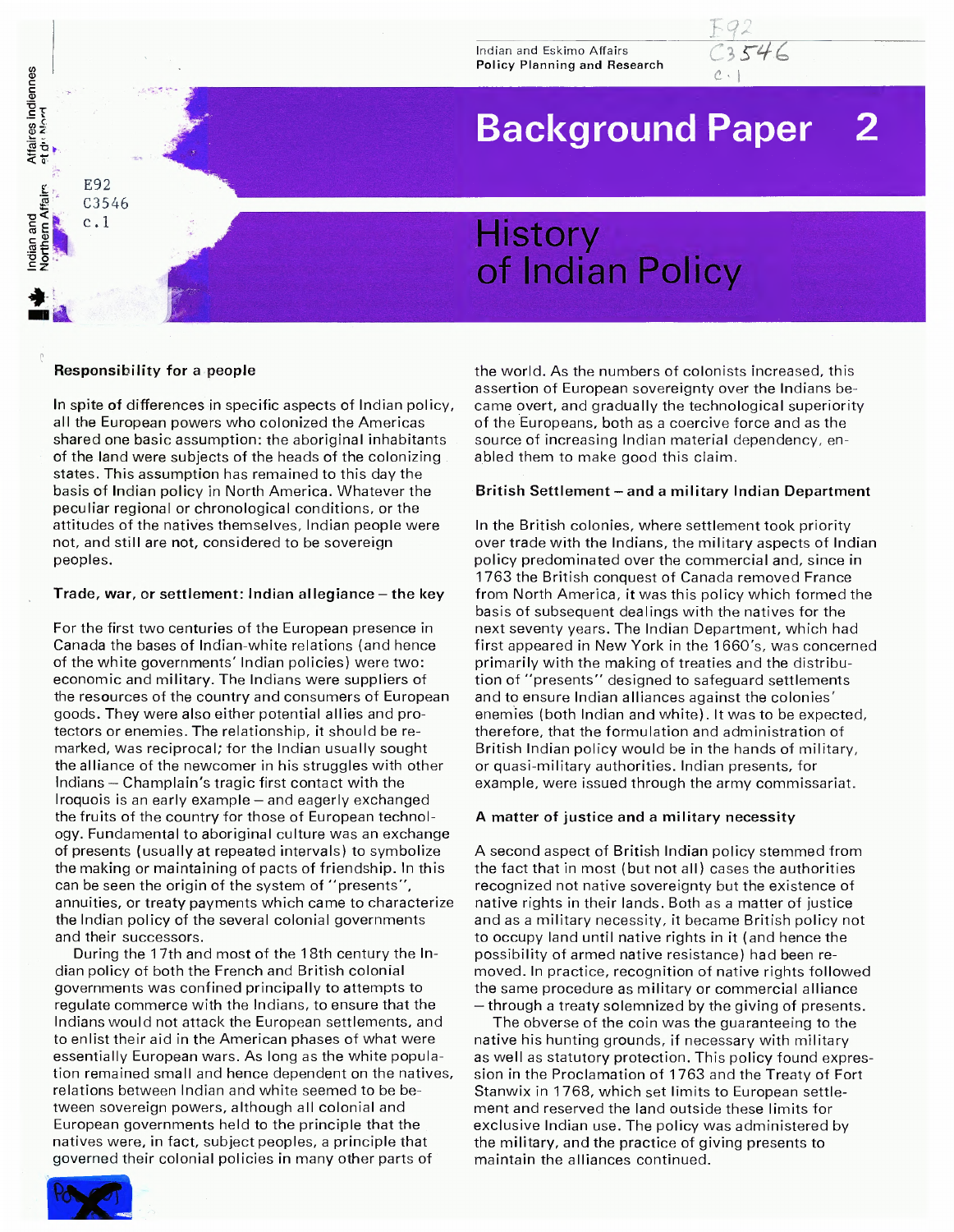Following the American Revolution, in which most of Britain's Indian subject-allies held to their allegiance, there was an increasing influx of population (both white and Indian) into the hitherto unsettled parts of British North America. The authorities continued the policy of systematic commutation of native rights in land before settlement, together with reservation of specific areas for Indian use. This created certain problems of administration, for disposal of land often resulted in money payments, which were held in trust for the Indians by officers of the Crown. The relationship was losing its purely military character, and with it whatever appearances there were of one sovereign power dealing with another.

#### The civilians take over. Indians and British Yeoman: <sup>a</sup> new policy

After the War of 1812, the military threat to British North America gradually disappeared, and with it, the remaining necessity for maintaining Indian affairs on its old military basis. At the same time there were two new forces at work in Great Britain which would affect the Indian policy. On the one hand, there was an increasing desire to economize, to get rid of any unnecessary expense of Imperial administration; and the maintenance of the old system of presents and alliances was certainly that. On the other hand, there was a growing humanitarian movement, which found expression in attempts to ameliorate the lot of the disadvantaged at home, and especially of the native peoples within the Empire.

These two forces came together in the late 1820's to produce a new Indian policy. In 1830, Indian administration was placed in the hands of the civil authority, whose job would be, not merely to preserve the alliances as previously, but to "civilize and settle" the Indians. The natives were to become self-sufficient farmers in the British yeoman mold. This policy had been foreshadowed by similar attempts by the Jesuits in New France, and some of the religious communities in New England. Presents were to be replaced by implements, seed, livestock and instruction in their use. The successful settlements of the Missassaugas at the mouth of the Credit River, and of the Six Nations in the Grand Valley, seemed to indicate the potential of such a policy.

#### Inclusion versus exclusion: a continuing dilemma

But the new policy soon found itself in the midst of a paradox. Its evident end was to make the Indians just like all other residents of the provinces; yet the humanitarian impulse behind the policy saw a major danger to the "civilization" of the Indian in exposure to the less desirable aspects of that very non-Indian culture to which he was to become assimilated. One answer which suggested itself was the removal of Indian people to

some place free from the baleful influences of white society in order to "inculcate in them the ways of civilization" and, in 1835-36, an attempt was made to create such a haven on Manitoulin Island. A tension had been created in Indian affairs which is still present today: the Indian was to be made a part of the larger society, but to do so he had to be protected from that society.

The tendencies which had given rise to the new Indian policy of the 1830's continued apace into the 1850's. The Imperial government became more anxious to rid itself of Imperial encumbrances, and to this end announced that the role of the Indian Department was to be "expiring as the Indian progressed towards civilization". The policy of trying to help the Indian develop in isolation was abandoned in favour of creating Indian enclaves in the midst of white settlement which could act as an example and a potential home for the Indian, although the belief that.a protective function had to be exercised continued. At the same time (in 1860), responsibility for Indian affairs was transferred to the Canadian government and vested in the Crown Lands Department, which had already assumed responsibility for administration of Indian funds held in trust. This Department, which after Confederation became the Department of the Interior, was the predecessor (through several intermediate stages) of the present Department of Indian Affairs.

#### 1867-1969

By the time of Confederation the Province of Canada had <sup>a</sup> fully developed Indian policy, inherited from the British Imperial and Colonial governments, and administered by the Crown Lands Department. This policy was, in turn, inherited by the new federal government which was given legislative authority over "Indians and lands reserved for Indians." The bases of the policy were: alienation of Indian interest in land through treaties, treaty reservation of lands for Indians, and the existence of a government department charged with managing the affairs of Indians. The aim of the policy was to effect a transition from the native way of life to that of the white majority, and the basic assumption was that the Indian required not only assistance, but also protection, in making the transition.

In 1868 the Dominion embodied this policy in legislation which became the basis of the Indian Act of 1874. Despite subsequent revisions and modifications, this is the Indian Act which is still in effect today.

The Dominion's first great challenge in the field of Indian affairs came with the acquisition of the Hudson's Bay Company territories (now the three Prairie Provinces, the two Territories, and the northern parts of Ontario and Quebec) in 1870. Prior to this, Indian policy had been merely a matter of accommodating previously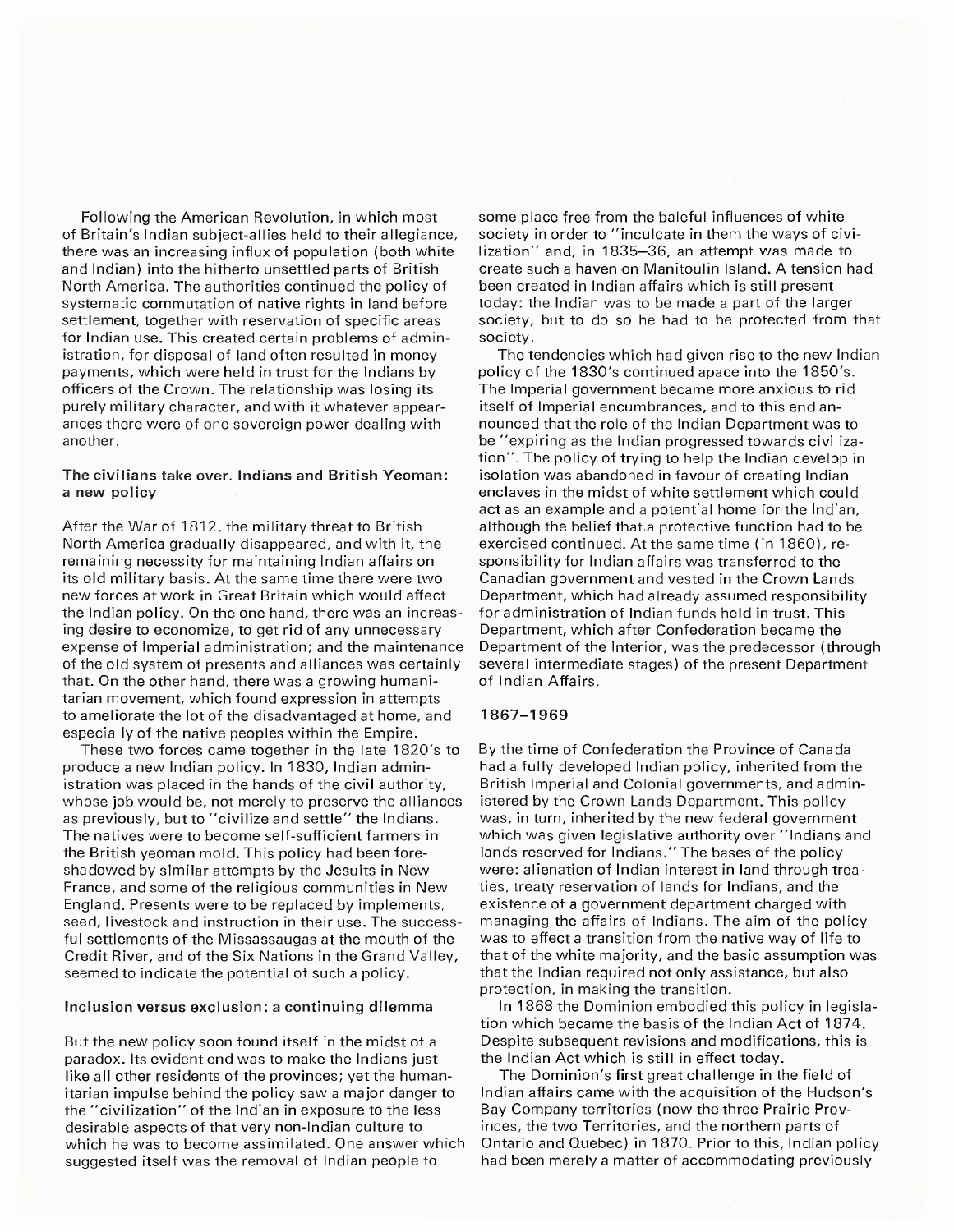made provincial arrangements into an over-all federal system. In 1870, the government found itself with <sup>a</sup> vast territory with few non-aboriginal inhabitants, and the responsibility imposed by an Imperial Order in Council of making its own settlements with the Indians. The response was the extension of the older policies into the new Territories. Beginning in 1871 a series of treaties transferred the native rights to the land to the Crown. In return, the Indians received annuities and lands reserved for their use. In keeping with the intention that the Indian was to be made over in the mold of other Canadians, materials and implements (and sometimes rations) were provided or promised to enable the Indian to make the transition. The government also undertook to educate the Indian for this new role and to act, as it were, in *loco parentis* during the transition period.

Many of the irksome restrictions were removed in <sup>a</sup> revision of the Indian Act in 1951, but the resulting Act continued to draw Indian criticism. The Department of Indian Affairs which is the successor to the earlier administrative mechanisms was to a large extent the sole arm of government which Indian people encountered and consequently it attracted their bitter criticism.

#### 1969-1975

In June, 1969 the Honourable Jean Chretien, then Minister of Indian Affairs and Northern Development, stated in the House of Commons: "The Indian people should have the right to manage their own affairs to the same extent that their fellow Canadians manage theirs."

This established the Government's position, in accord with the expressed desires of Indian leaders, that Band Councils be recognized as a local level of government responsible to their electorates for the levels of programs and services provided.

A White Paper on Indian Policy was also tabled in 1969. It proposed more complete integration of Indian people into the Canadian cultural mosaic, while preserving some of the more unique aspects of Indian life and protecting Indian lands.

Indian spokesmen rejected the proposals fearing that the special status of Indians might be jeopardized. The Government agreed to delay implementation of the White Paper, and to support a more gradual process of involvement of Indian people in the mainstream of Canadian society.

To give effect to the process, the Government has provided financial assistance to Indian associations in each province and in the northern territories to enable them to develop their own proposals as to what future policy should be. Grants are also made for research into treaties and other matters of rights so that representations can be made to the Government.

A 1973 departmental task force report dealing with "Contributions to Bands" contained many recommendations from Indian people for transfer of control of local affairs to Band Councils. Virtually all of these recommendations were accepted by the Department and incorporated into its Indian local government program. The development of local government on reserves is gradual and takes place only at the request of individual Band Councils. Those wishing to accept responsibility for their affairs usually do so on <sup>a</sup> step by step basis. Today, many Bands are administering nearly all programs on their reserves; others are administering varying numbers according to their capabilities and state of managerial development. There are a few Bands which rely solely on the Department to administer all programs on their behalf, but these are mostly located in remote areas and are small in size.

The Department provides funds to Band Chiefs and Councils to assist them in their leadership and representational roles. As well, financial resources are available for both the administration and the execution of specific programs after negotiation with the Department. The principal thrust of this program is responsible Indian local government, and it reflects the Federal Government's desire to promote local involvement of Indians in matters of concern to them. Local government in no way changes the special relationship between the Indian people and the Federal Government. It does not jeopardize the reserve system, nor the status of Indians, nor the funds, services or programs which are available from the Government. It is simply recognition of the right of the Indian people of Canada to self determination and also recognition of Indian Band and Inuit Settlement Councils as <sup>a</sup> level of local government with jurisdiction to act within designated powers.

The Government has given its undertaking to consult with Indian people on all aspects of policy and program planning, preparation and implementation. Objectives for some programs have been agreed upon and <sup>a</sup> consultative mechanism established to enable further productive talks to take place. Future policy will emerge in the light of joint discussions.